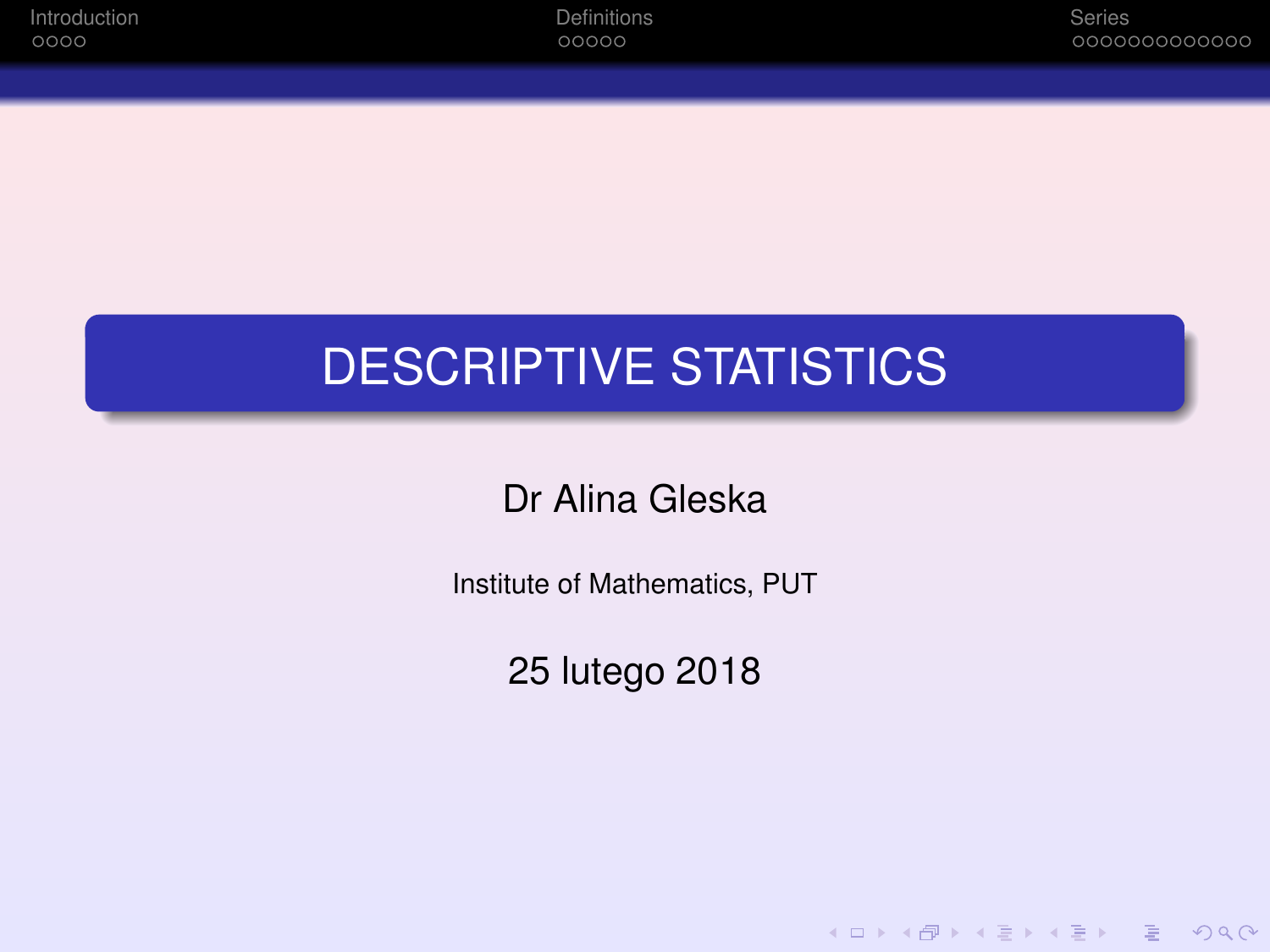





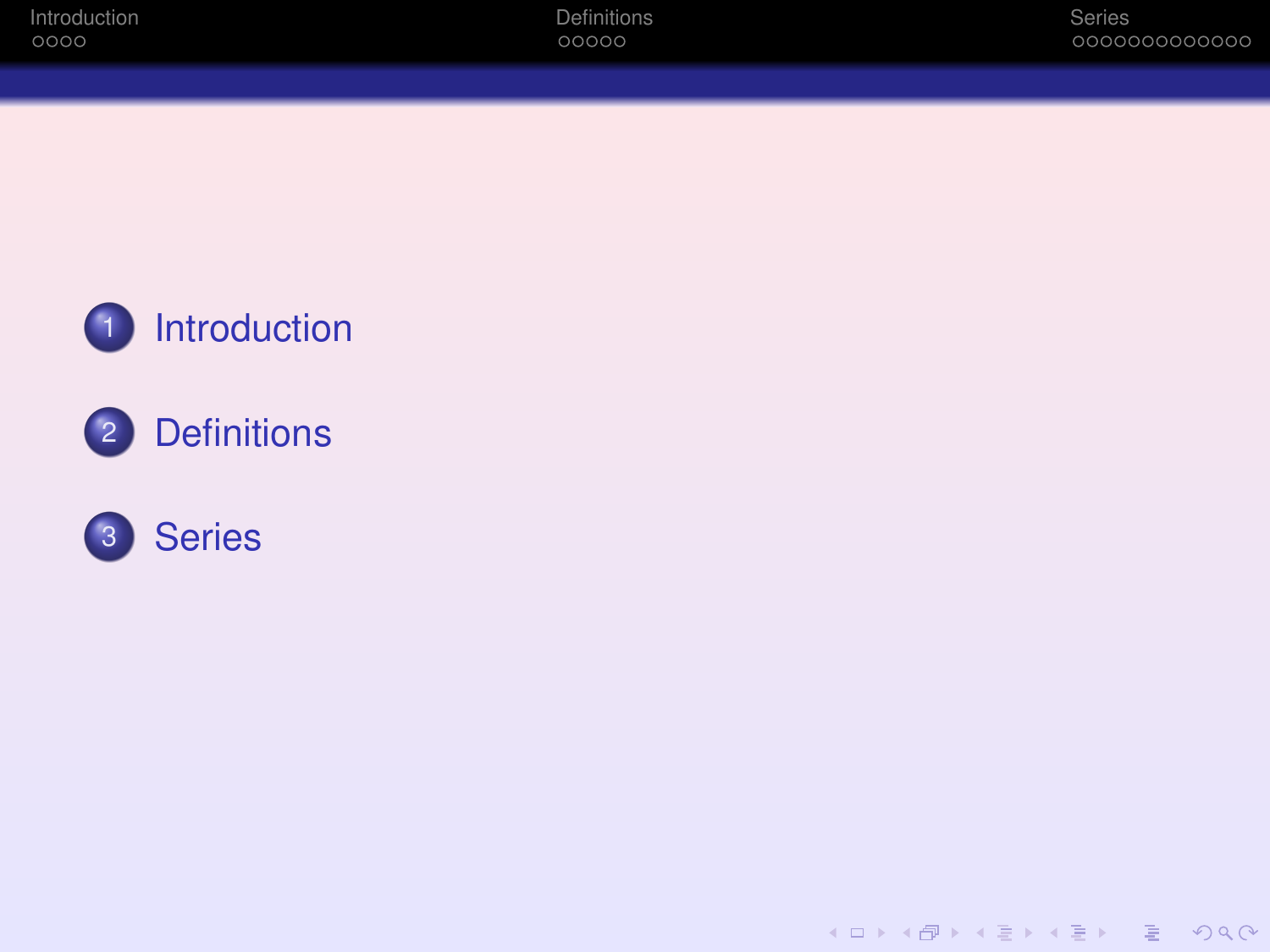KID KARA KE KAEK LE YO GO

<span id="page-2-0"></span>We consider two main types of statistics:

- descriptive statistics (one- and multidimensional),
- **•** mathematical (inferential) statistics.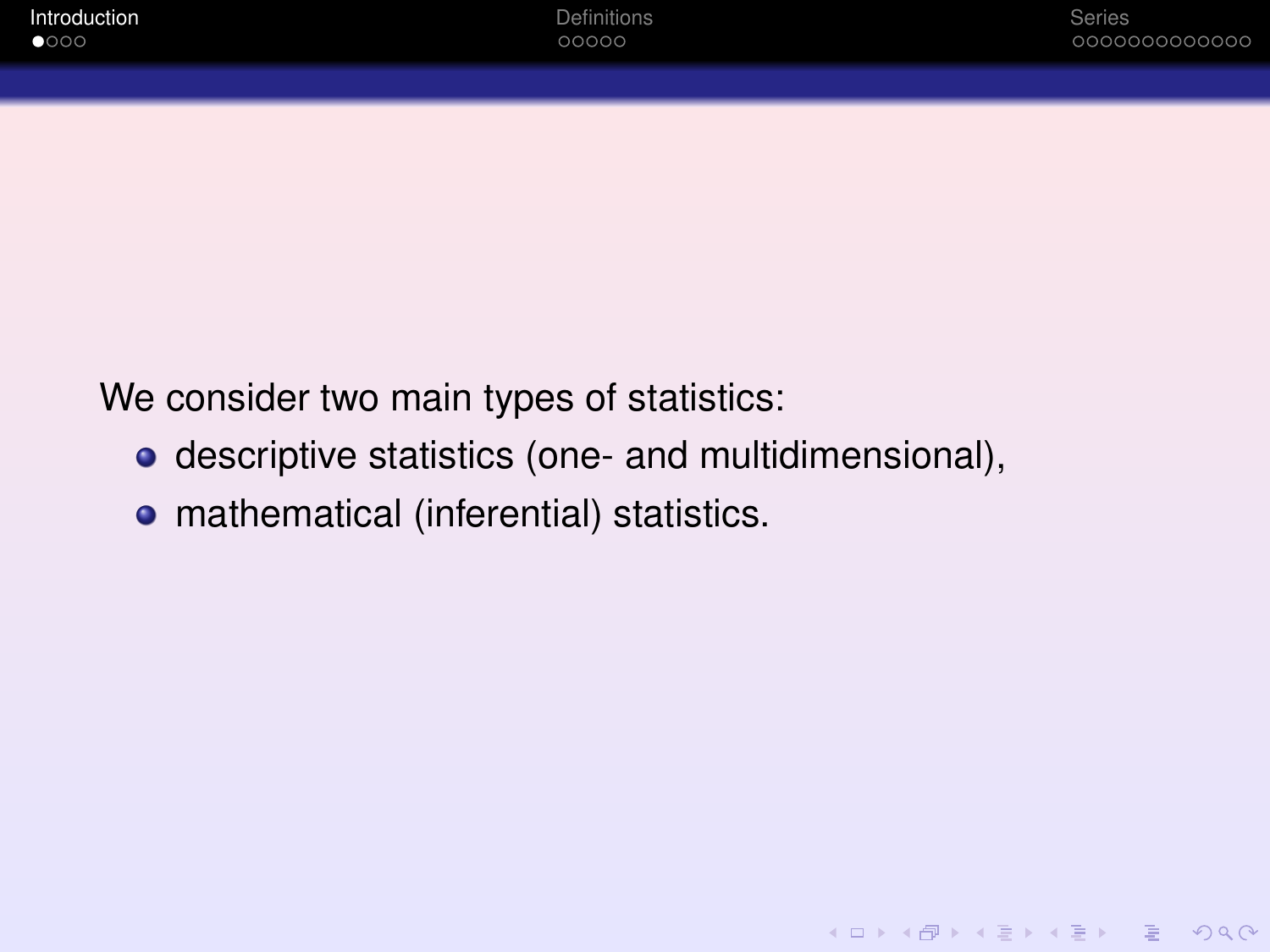DESCRIPTIVE STATISTICS provides methods for:

- **o** design: planning and carrying out research studies,
- **•** description: summarizing and exploring data.

Descriptive statistics includes the construction of graphs, charts, and tables, and the calculation of various descriptive measures such as averages, measures of variation, and percentiles.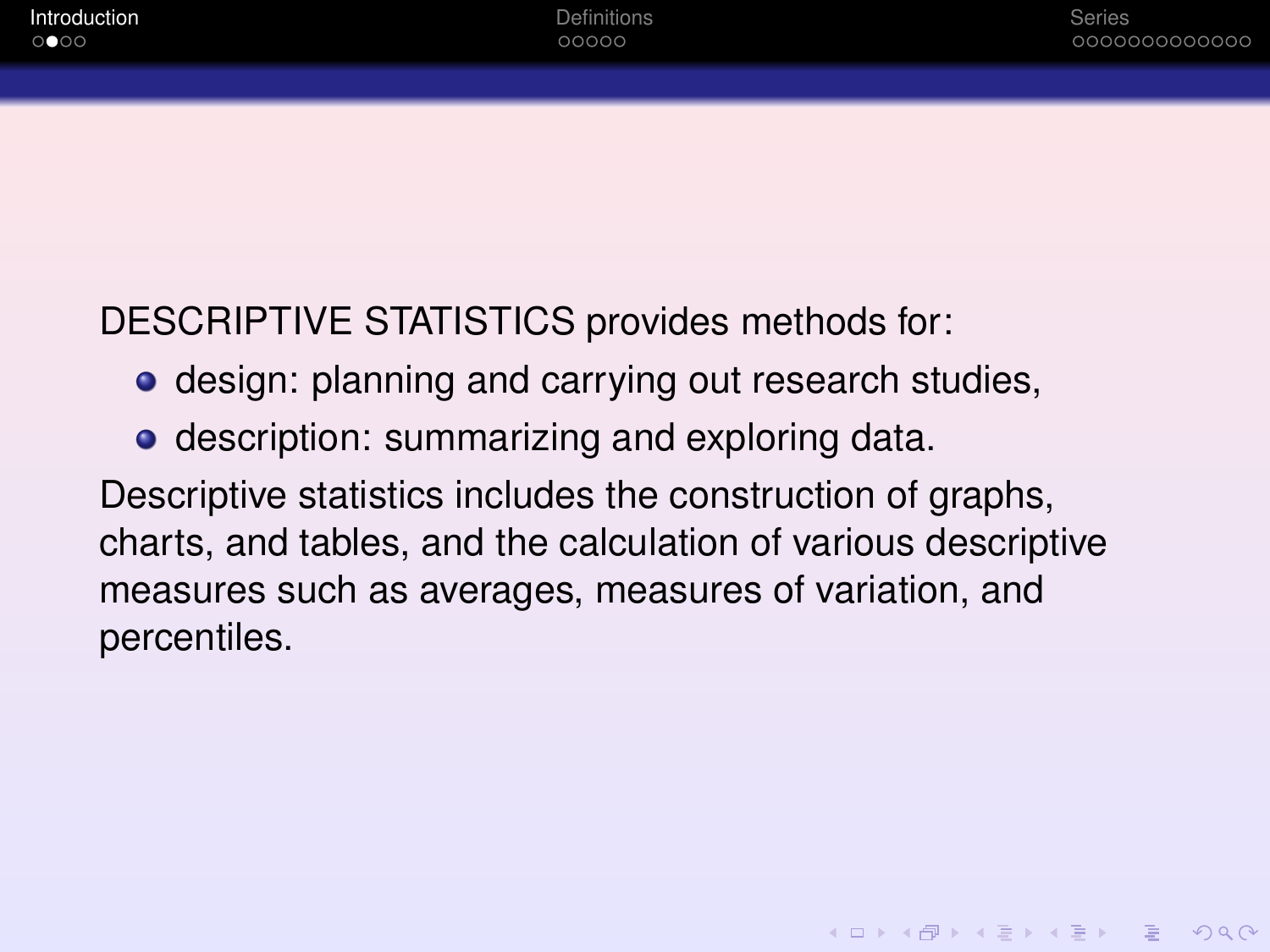**KOD CONTRACT A BOARD OF A GOV** 

MATHEMATICAL (INFERENTIAL) STATISTICS provides methods for inference: making predictions and generalizing about phenomena represented by the data. Inferential statistics includes methods like point estimation, interval estimation and hypothesis testing which are all based on probability theory.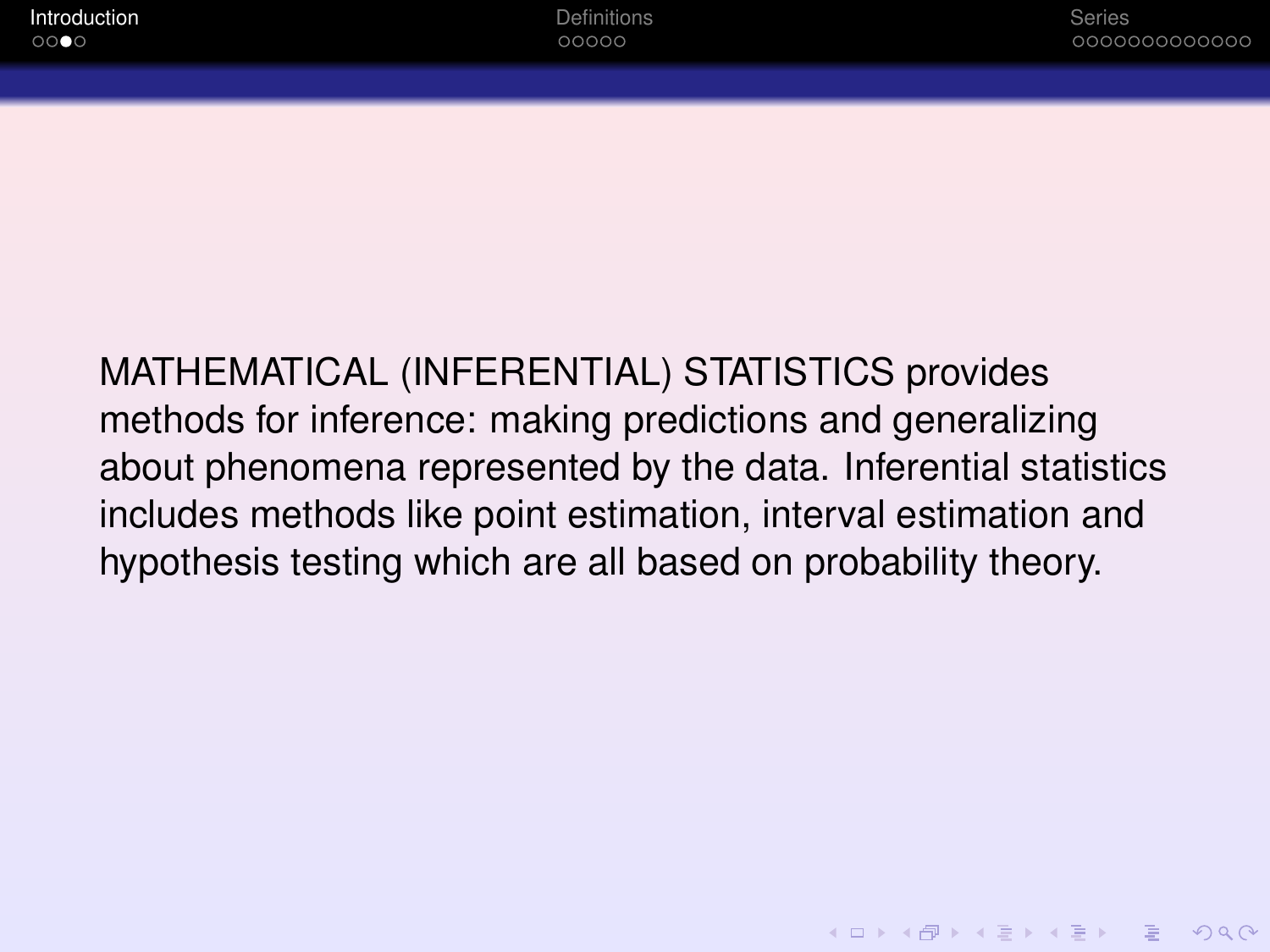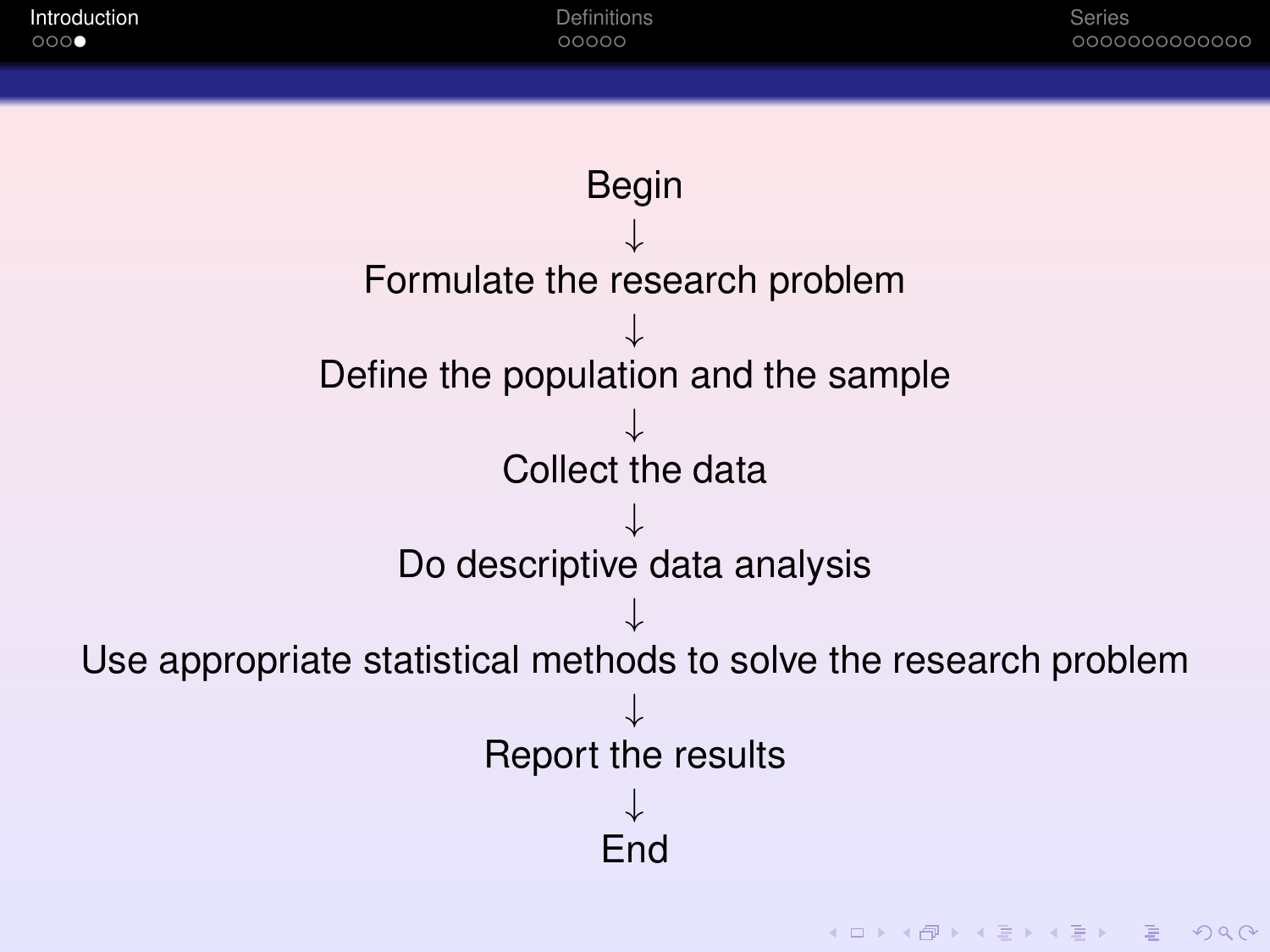<span id="page-6-0"></span>POPULATION - the collection of all individuals or items under consideration in a statistical study. (Weiss, 1999) It can be:

- **•** finite, or
- **o** infinite.

SAMPLE - that part of the population from which information is collected. (Weiss, 1999)

VARIABLE - a characteristic that varies from one individual member of the population to another. Examples of variables for humans are height, weight, number of siblings, sex, marital status, and eye color.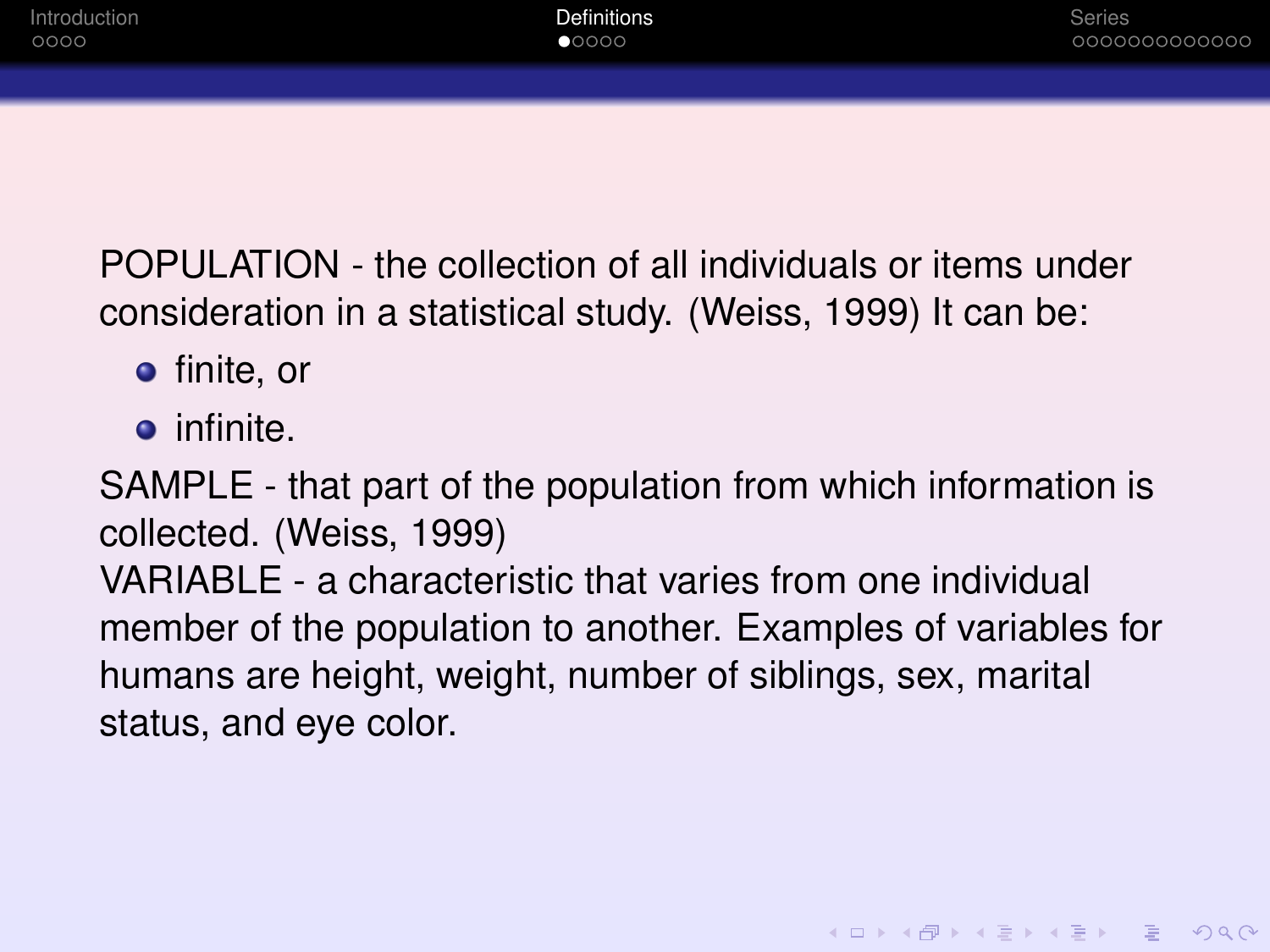Classification of variables:

- measurable (quantitative, numerical) and qualitative (non-numerical),
- **•** continuous, quasi-continuous and discrete,
- simple and compound,
- stimulants, destimulants and nominants (neutral).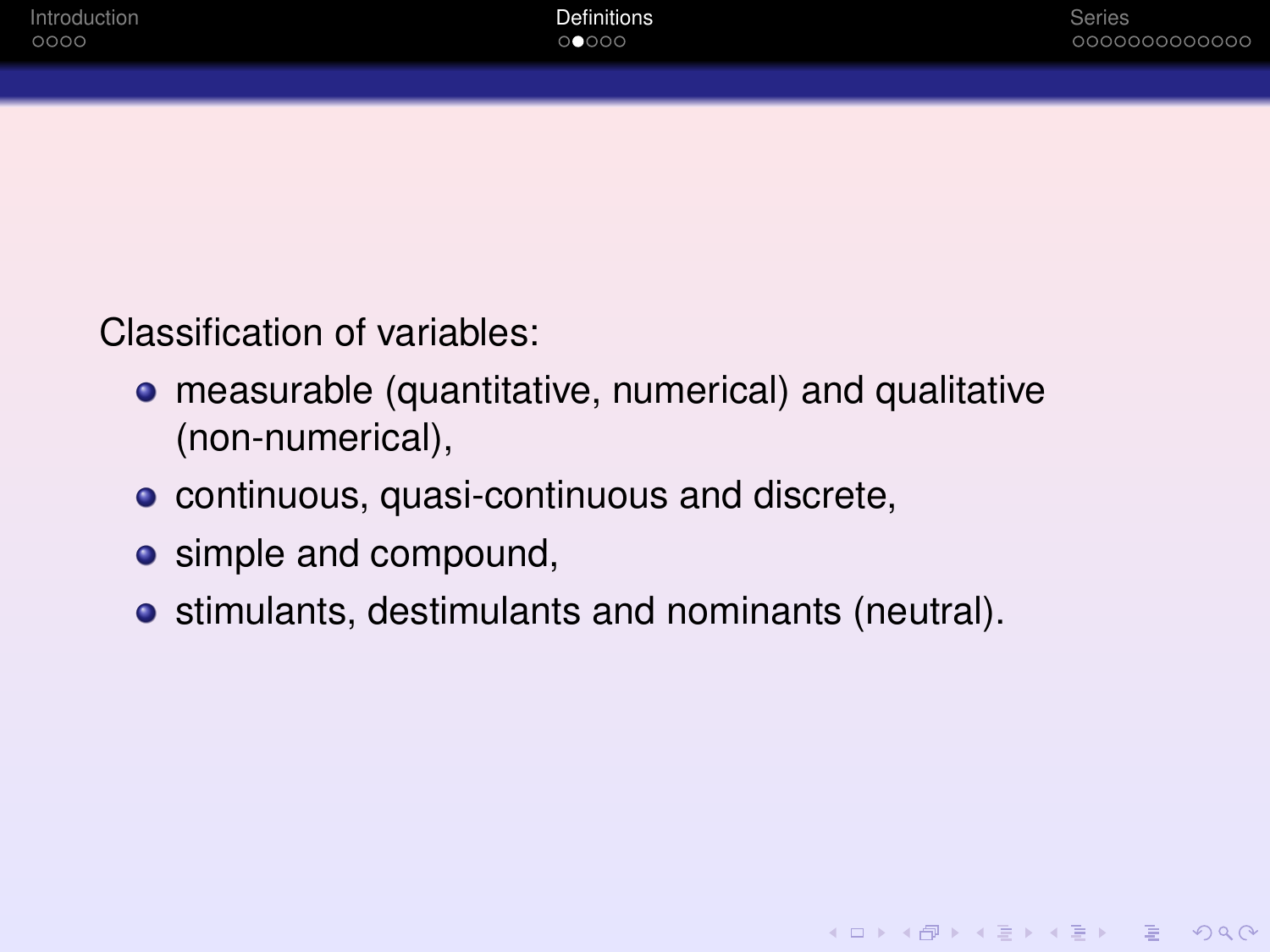#### Scales:

- nominal scale (for qualitative variables without the natural ordering),
- **•** order scale (also for qualitative variables but with the ordering; e.g. education),
- **•** interval scale (the classic example is the Likert's scale: Strongly agree; Agree somewhat; I am not sure; Disagree somewhat; Strongly disagree),
- **o** ration scale.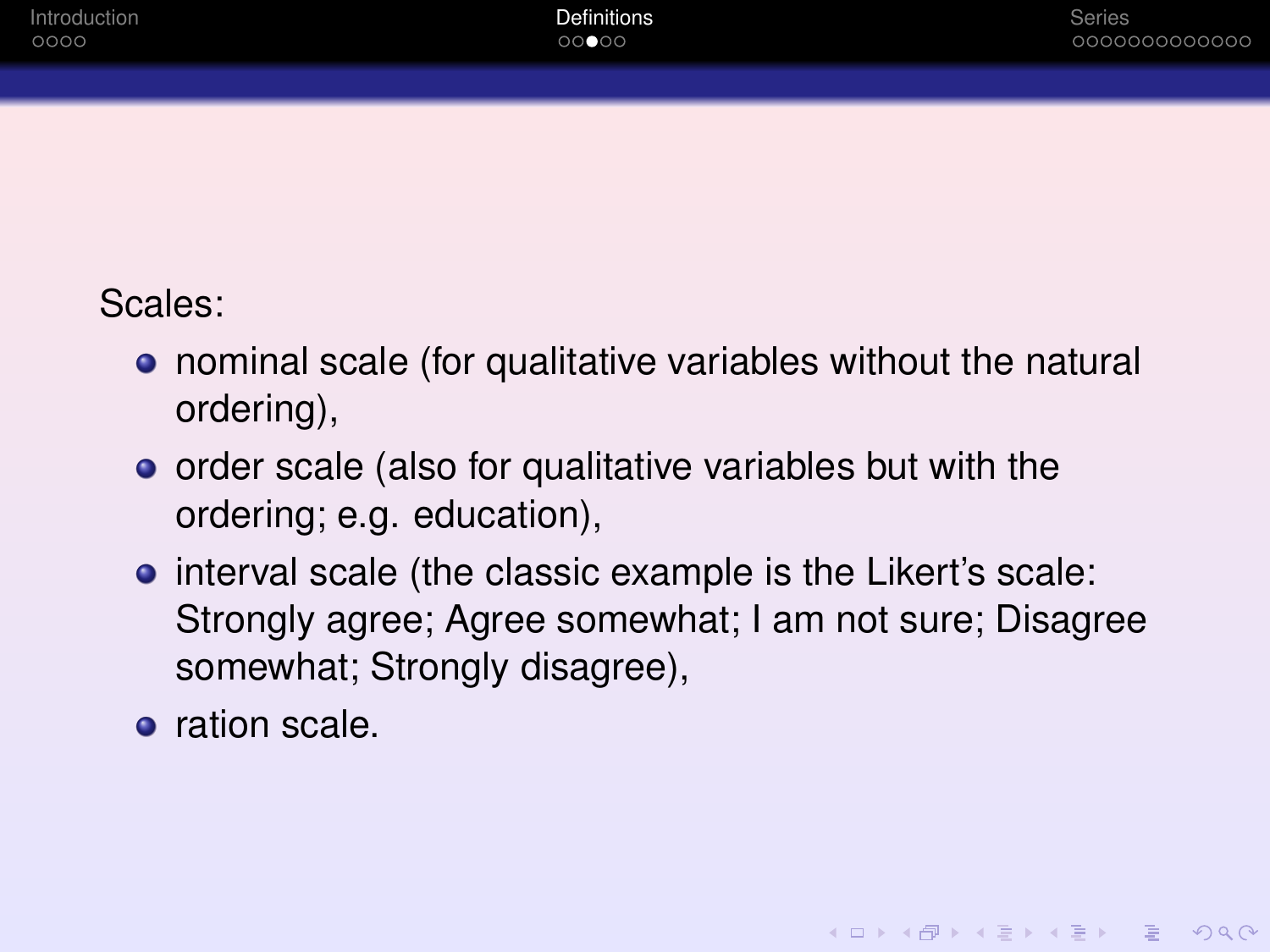Quantitative variables, whether discrete or continuos, are defined either on an interval scale or on a ratio scale. If one can compare the differences between measurements of the variable meaningfully, but not the ratio of the measurements, then the quantitative variable is defined on interval scale. If, on the other hand, one can compare both the differences between measurements of the variable and the ratio of the measurements meaningfully, then the quantitative variable is defined on the ratio scale. In order to the ratio of the measurements being meaningful, the variable must have natural meaningful absolute zero point, i.e, a ratio scale is an interval scale with a meaningful absolute zero point. For example, temperature measured on the Centigrade system is an interval variable and the height of person is a ratio variable.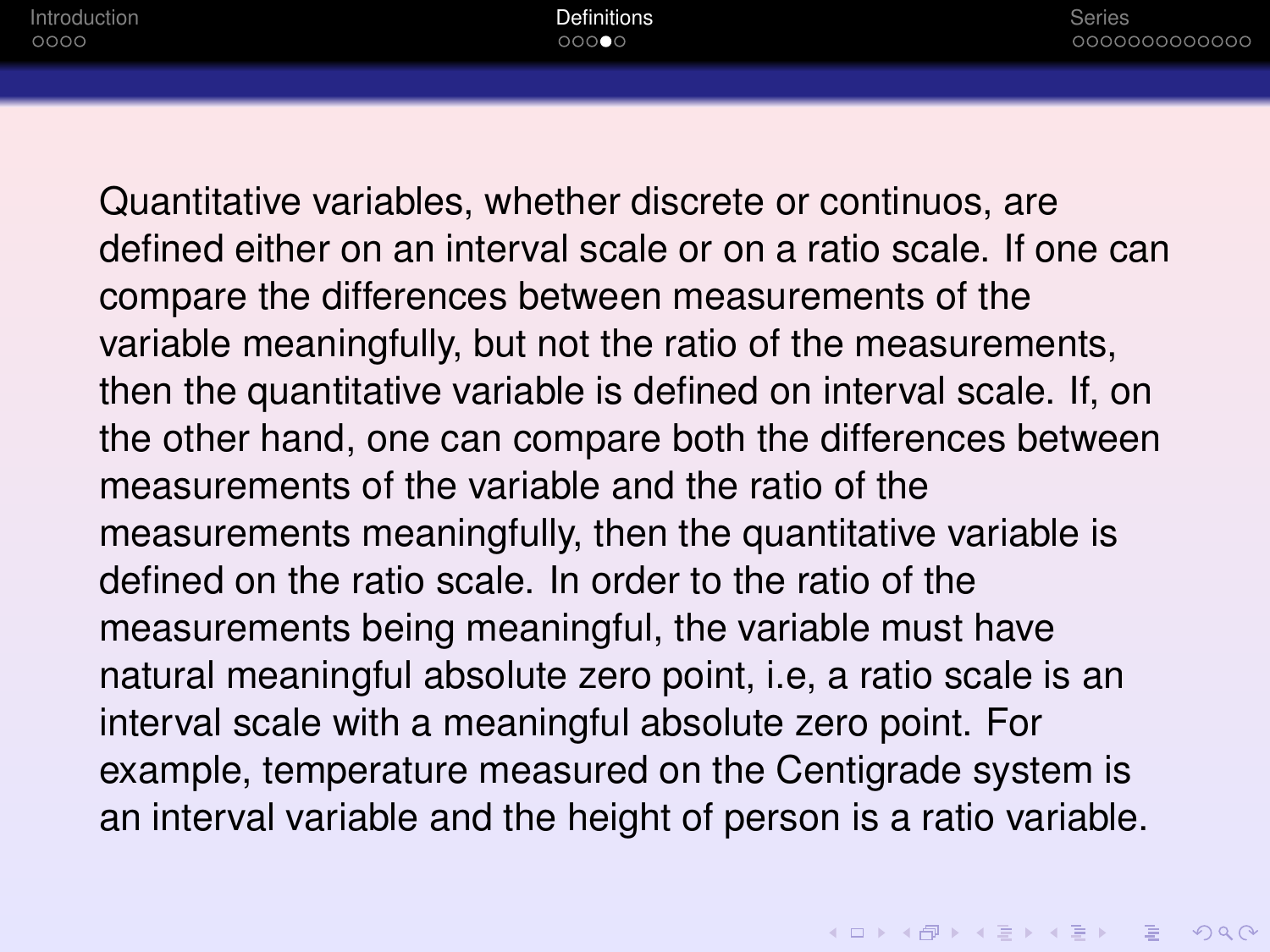KEL KARIKEN (EN 1990)

<span id="page-10-0"></span>Classification of statistical series by SOBCZYK (1998) Statistical series:

- count data
- collected (grouped) data
	- measurable variable
		- points (category)
		- interval
	- non-measurable variable
- time series (dynamical)
	- by moment
	- by period
- dimensional (geographically)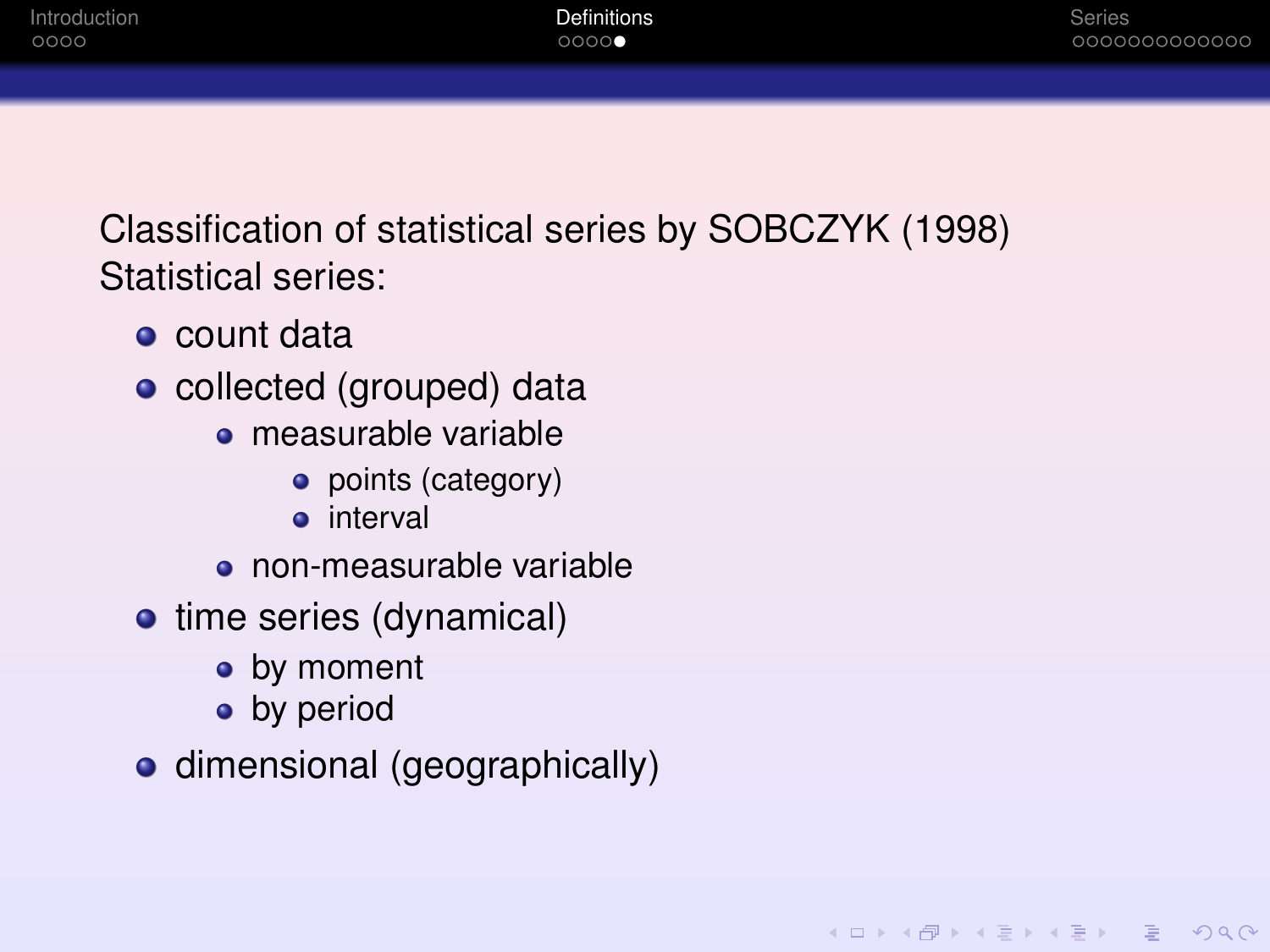<span id="page-11-0"></span>How to construct grouped data series for continuous variables:

- 1) first we have to find two observation: one with the minimal value *xmin* and one with the maximum value *xmax* ,
- 2) then we calculate the range  $R = x_{max} x_{min}$ ,
- 3) we establish the number of class *k* using one of the following formulas:  $k$   $\approx$ √  $\overline{n}$ ,  $k \approx \frac{3}{4}$ 4 √ *n*, *k* ≤ 5 log(*n*),  $k \approx 1 + 3,322 \log(n)$  (H. A. Sturges 1926),
- 4) we calculate the width of the interval *d* by the formula:  $d \approx R/k$  (we do it rather without overlapping, but sometimes it is necessary to take a little longer interval (we round up the width to the nearest integer),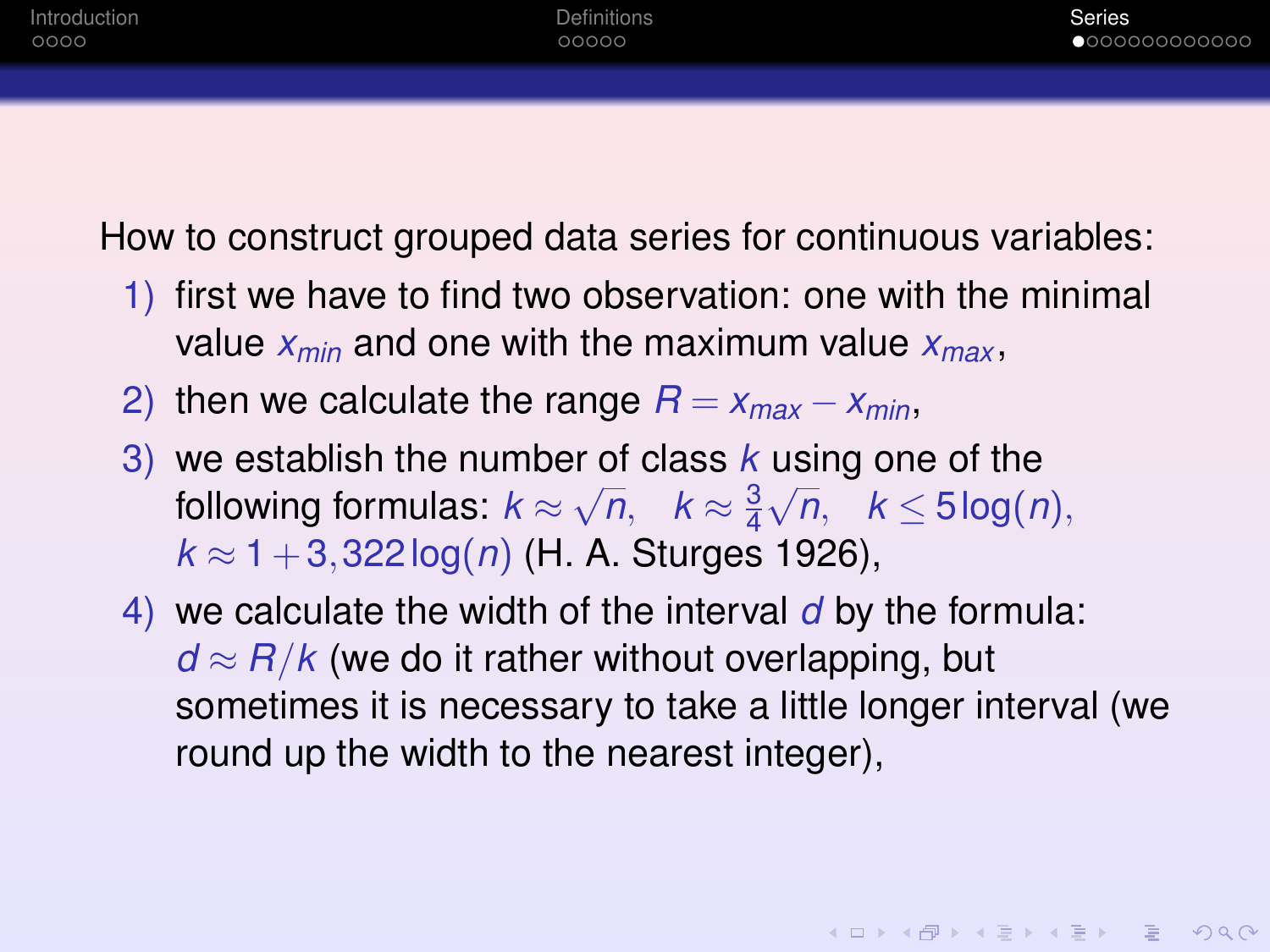**KOD KAD KED KED E VAN** 

- 5) we take as a lower limit *xmin* or a fixed number (but it is necessary that *xmin* belongs to the first interval), and we take as an upper limit *xmax* or a fixed number (but it is necessary that *xmax* belongs to the last interval),
- 6) we construct *k* intervals with the width *d*, and then we count observations belonging to the proper intervals.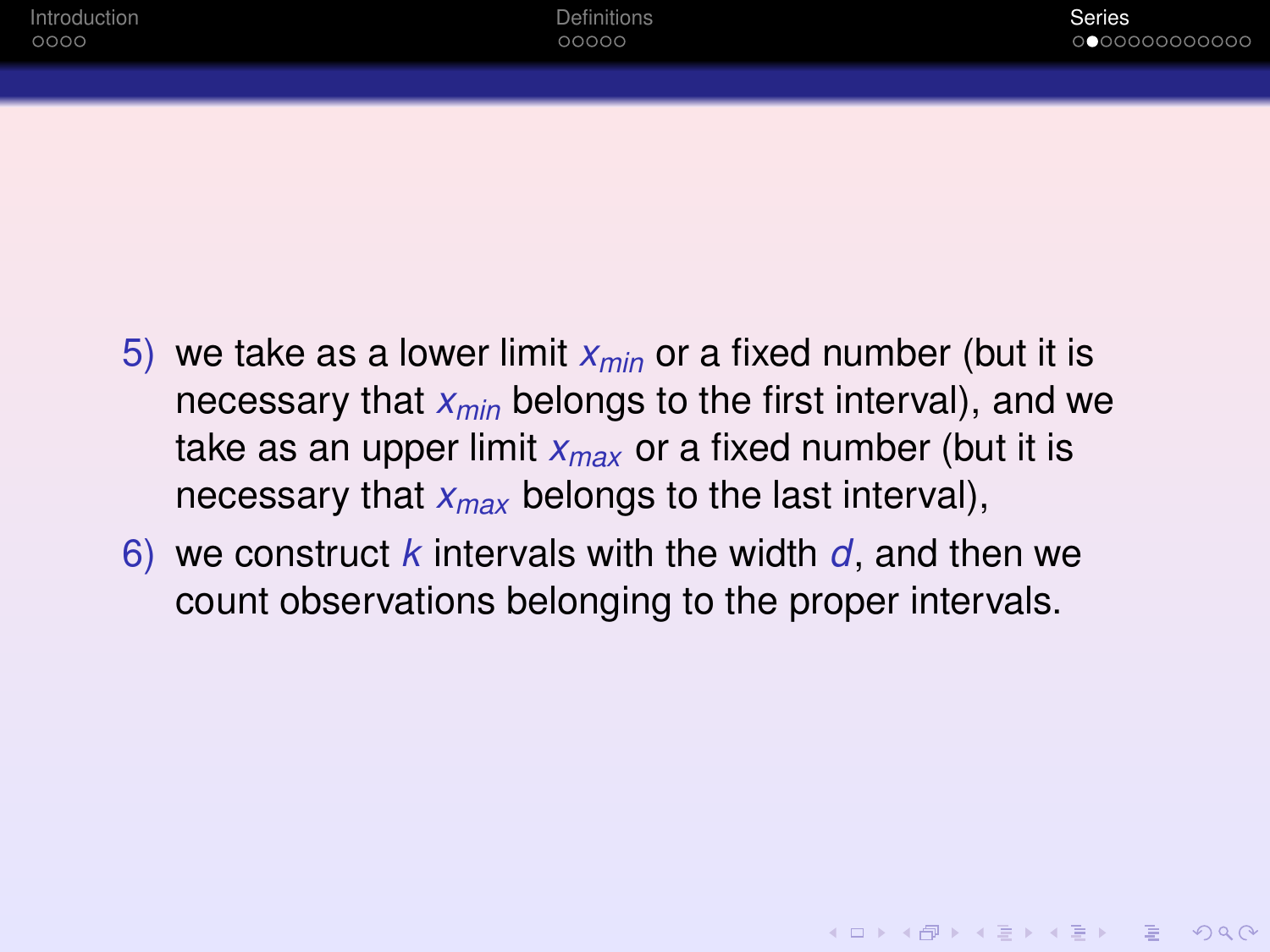## RULES FOR GROUPED SERIES CONSTRUCTING:

- **.** let us group observed values of numerical variable in data into 5 to 15 class intervals. A smaller number of intervals is used if the number of observations is relatively small; if the number of observations is large, the number of intervals may be greater than 15,
- classes should cover all data.
- classes should be separated (nonoverlapping),
- classes should be no empty,
- **•** the width of the each interval should be the same; in case of very large observation (we call them outliers) we just leave the first and the last interval open,
- observations in the same class should be homogeneous.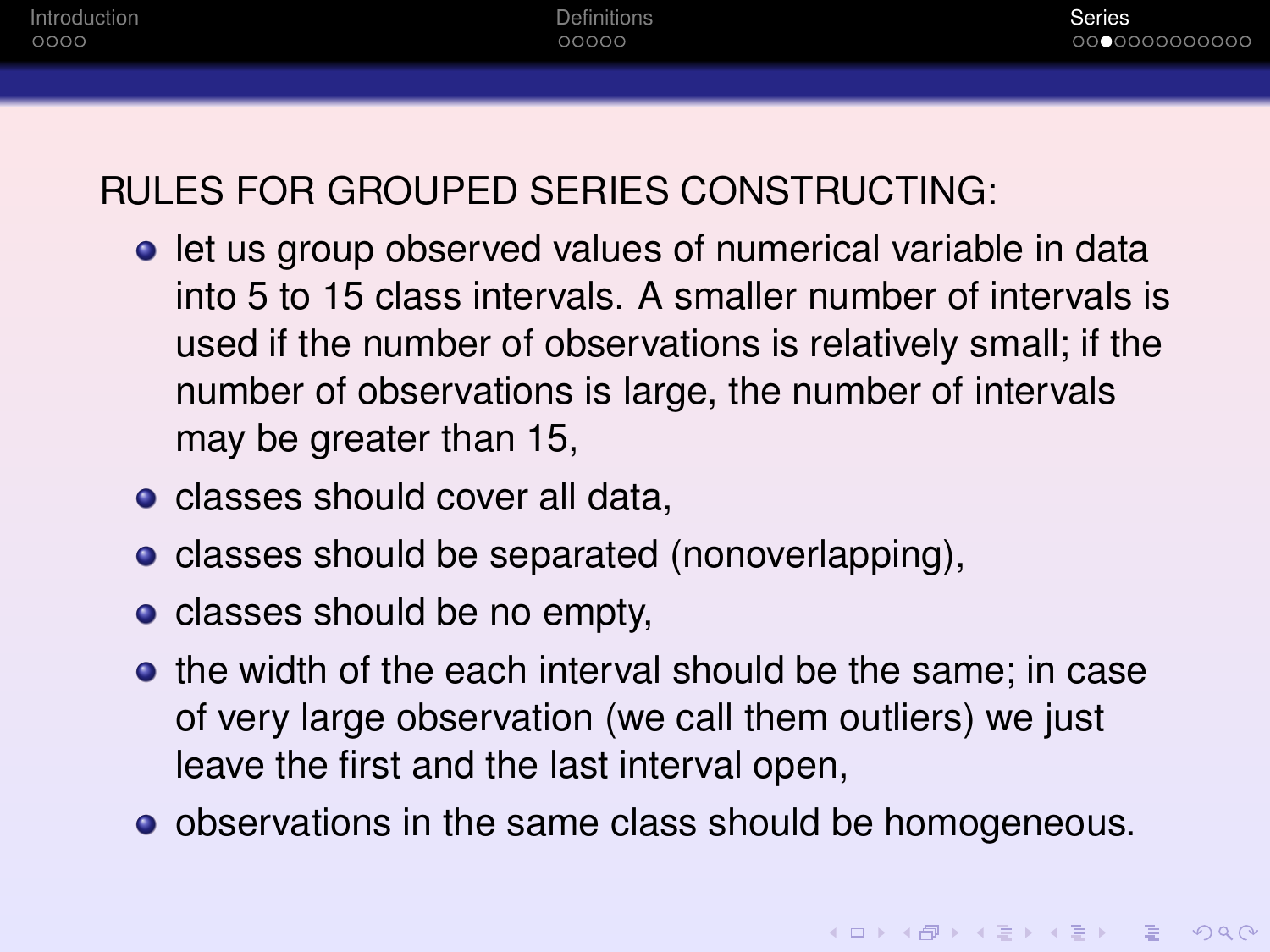**KORKAR KERKER E VOOR** 

Notations: 20-49,9; 50-79,9; 80-109,9 etc. mean that we have closed-open intervals [...;...). Respectively: 20,1-50; 50,1-80; 80,1-110 etc. mean that we have open-closed intervals (...;...].

The number  $x_i^0$  in the middle of the i-th class is called the class mark of the i-th class.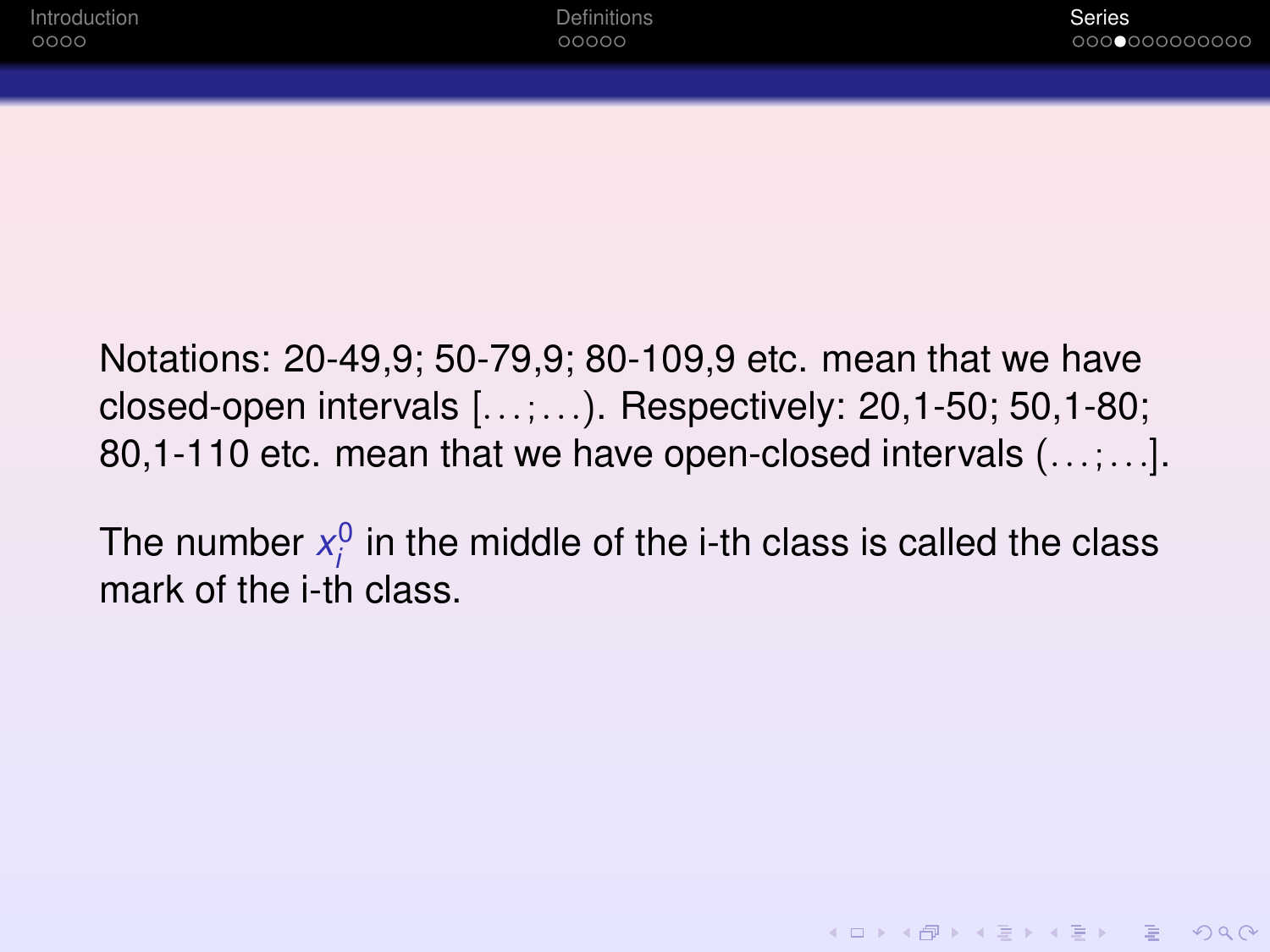The number of observations that fall into particular class (or category) of the qualitative variable is called the frequency (or count) of that class and denoted by *n<sup>i</sup>* . A table listing all classes and their frequencies is called a frequency distribution. A cumulative frequency (count) is obtained by summing the frequencies of all classes up to the specific class:

$$
n_i^{cum} = \sum_{j=1}^i n_j
$$

for  $i = 1, 2, \ldots, k$ . In a case of qualitative variables, cumulative frequencies make sense only for ordinal variables, not for nominal variables.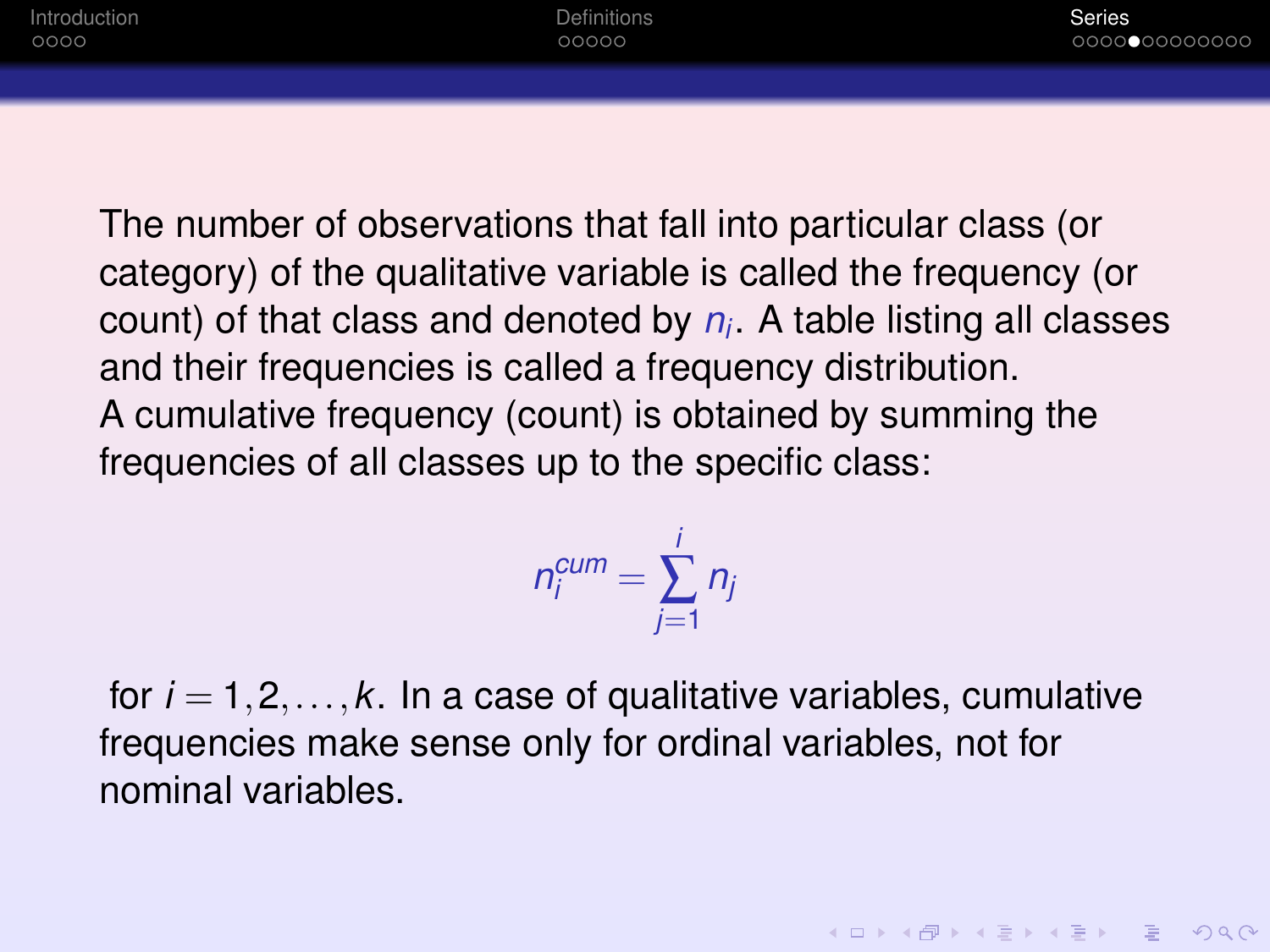In addition of the frequencies, we are often interested in the percentage of a class. We find the percentage by dividing the frequency of the class by the total number of observations and multiplying the result by 100. The percentage of the class, expressed as a decimal, is usually referred to as the relative frequency of the class.

Relative frequency of the class  $=$   $\frac{1}{\text{Total number of observation}}$ , Frequency in the class

$$
\omega_i=\frac{n_i}{n}.
$$

A table listing all classes and their relative frequencies is called a relative frequency distribution. The relative frequencies provide the most relevant information as to the pattern of the data. Relative frequencies sum to 1 (100%).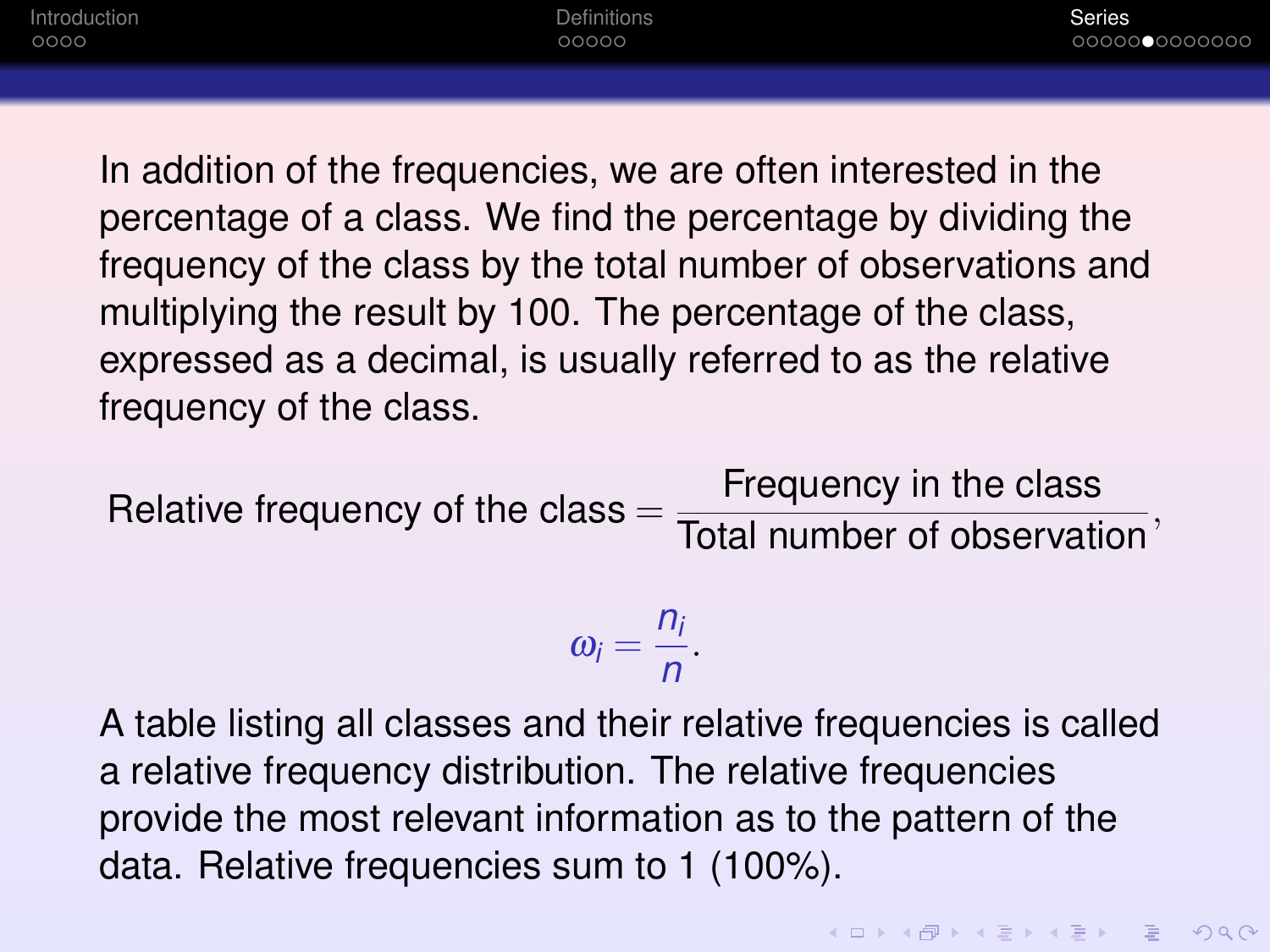KID KARA KE KAEK LE YO GO

#### Cumulative relative frequency we calculate as

$$
\omega_i^{cum}=\sum_{j=1}^i \omega_j.
$$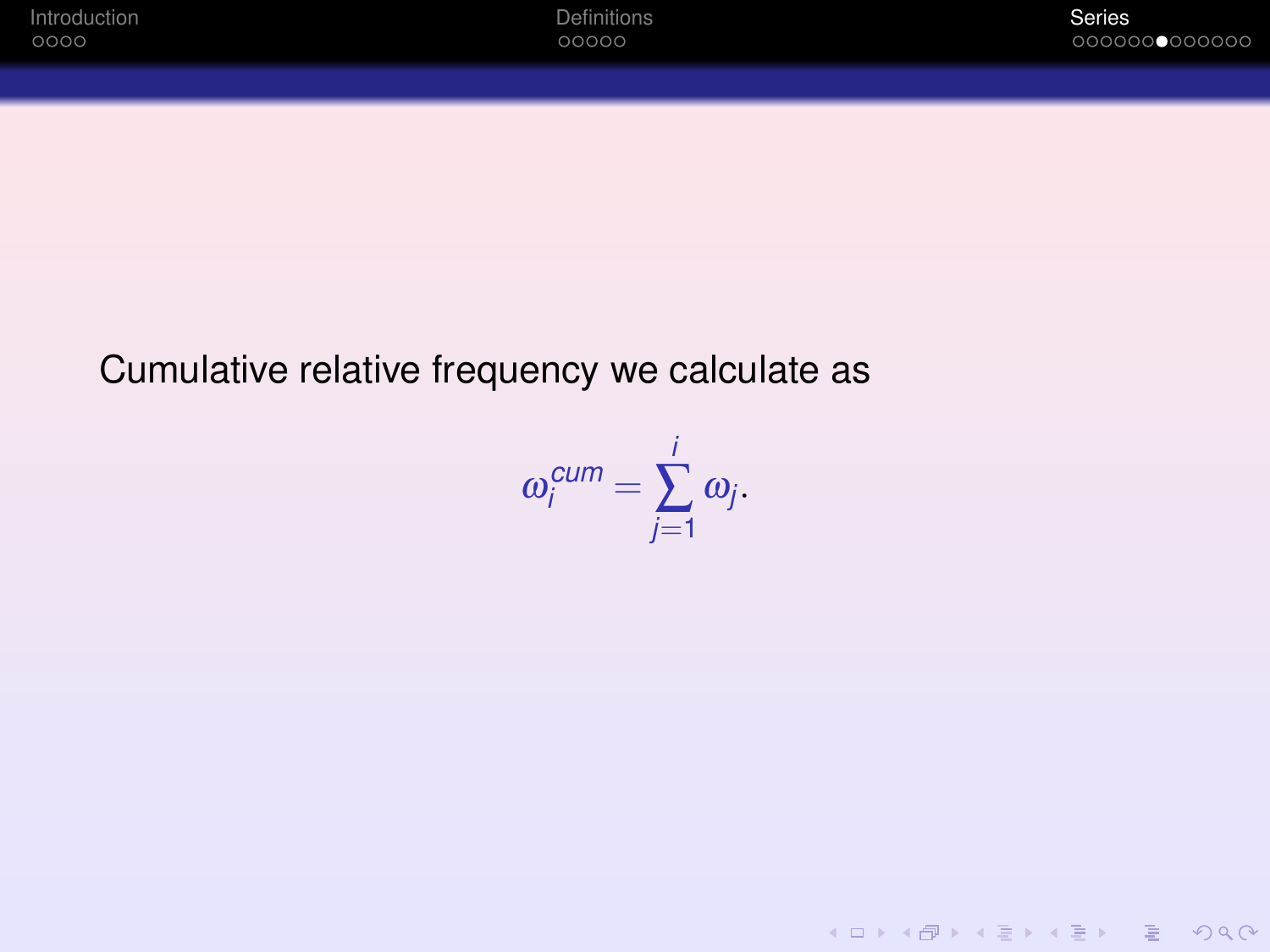KEL KARIKEN (EN 1990)

## SOME MISTAKES

## <span id="page-18-0"></span>MAKING DURING GROUPED SERIES CONSTRUCTION

1) If the population is nonhomogeneous and we have many observations in some particular classes then using intervals with the same width is not correct.

2) The comparison of two populations when they have different numbers of observations.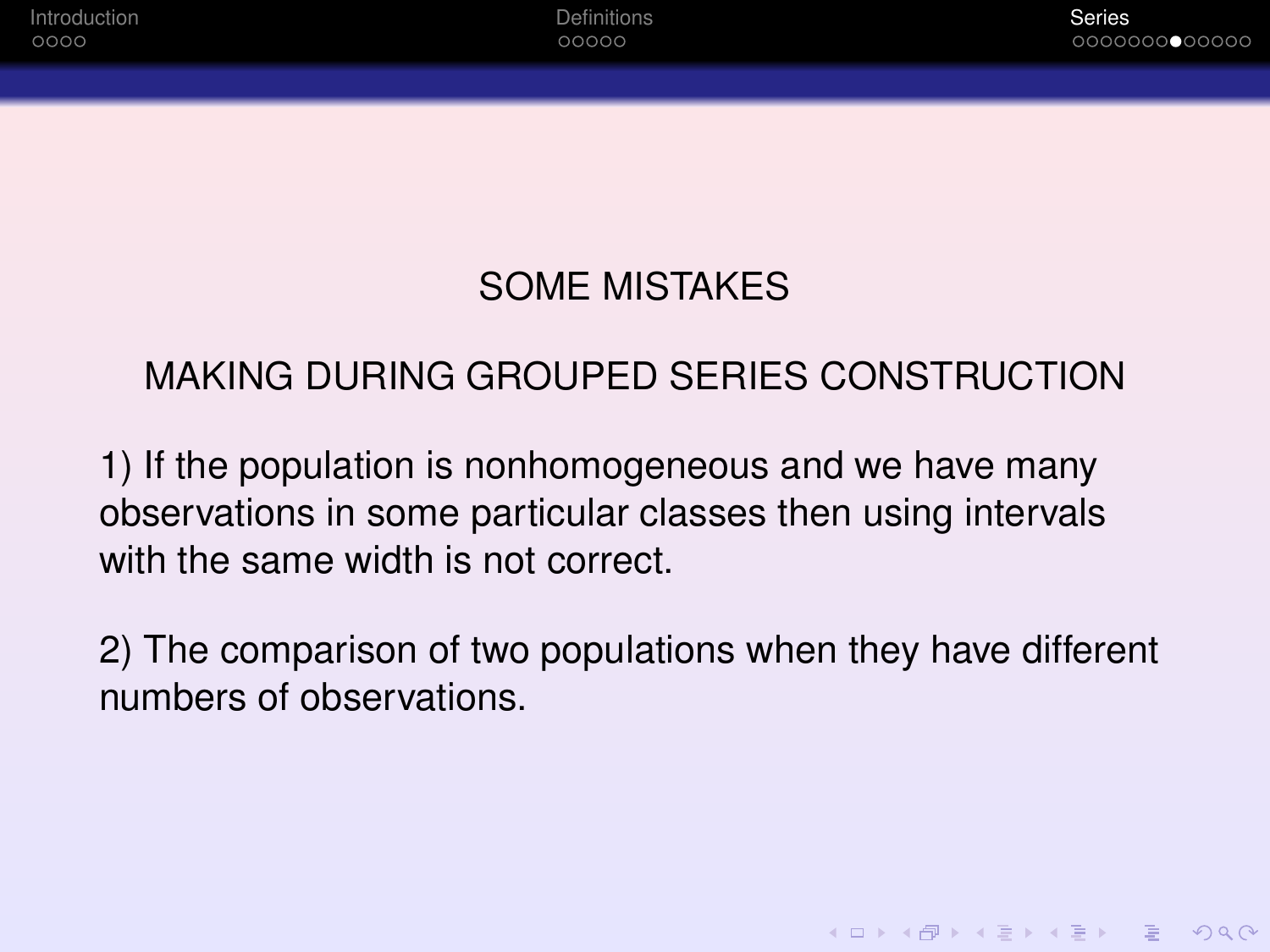$2Q$ 

#### Graphical representation of data

<span id="page-19-0"></span>The qualitative data are presented graphically either as a pie chart or as a horizontal or vertical bar graph.

A pie chart is a disk divided into pie-shaped pieces proportional to the relative frequencies of the classes. To obtain angle for any class, we multiply the relative frequencies by 360 degrees, which corresponds to the complete circle.

A horizontal bar graph displays the classes on the horizontal axis and the frequencies (or relative frequencies) of the classes on the vertical axis. The frequency (or relative frequency) of each class is represented by vertical bar whose height is equal to the frequency (or relative frequency) of the class. In a bar graph, its bars do not touch each other. At vertical bar graph, the classes are displayed on the vertical axis and the frequencies of the classes on the horizontal axis.

Nominal data is best displayed by pie char[t a](#page-18-0)[nd](#page-20-0)[or](#page-19-0)[d](#page-20-0)[in](#page-18-0)[al](#page-19-0)[d](#page-10-0)[a](#page-11-0)[ta](#page-23-0) [b](#page-0-0)[y](#page-23-0)  $\left\{ \begin{array}{ccc} 1 & 0 & 0 \\ 0 & 1 & 0 \end{array} \right.$ horizontal or vertical bar graph.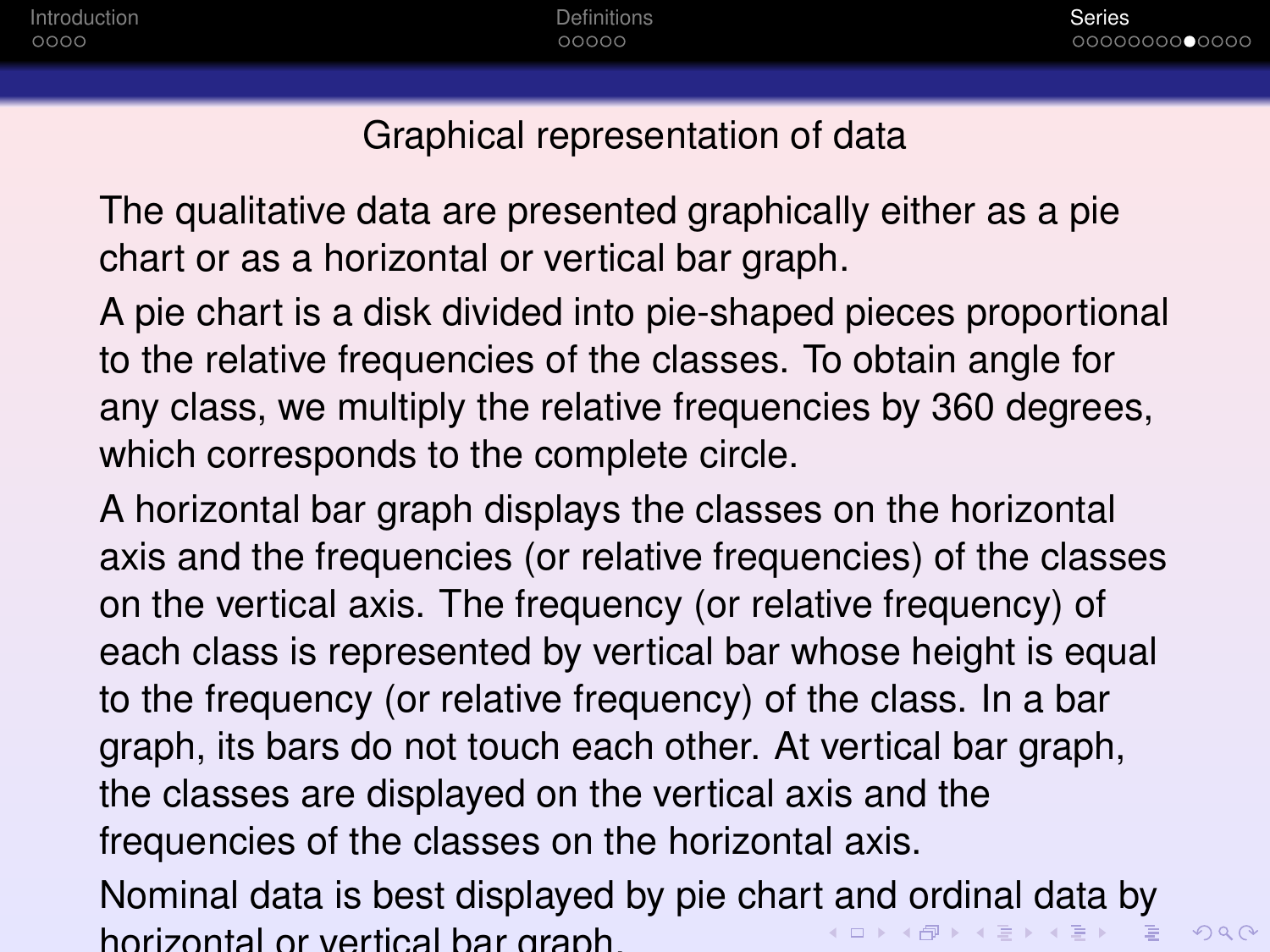**KOD KAD KED KED E VAN** 

<span id="page-20-0"></span>A histogram is an accurate representation of the distribution of numerical data. It is an estimate of the probability distribution of a continuous variable (quantitative variable) and was first introduced by Karl Pearson. It is a kind of bar graph. To construct a histogram, the first step is to divide the entire range of values into a series of intervals — and then count how many values fall into each interval. The bins are usually specified as consecutive, non-overlapping intervals of a variable. The bins (intervals) must be adjacent, and are often (but are not required to be) of equal size.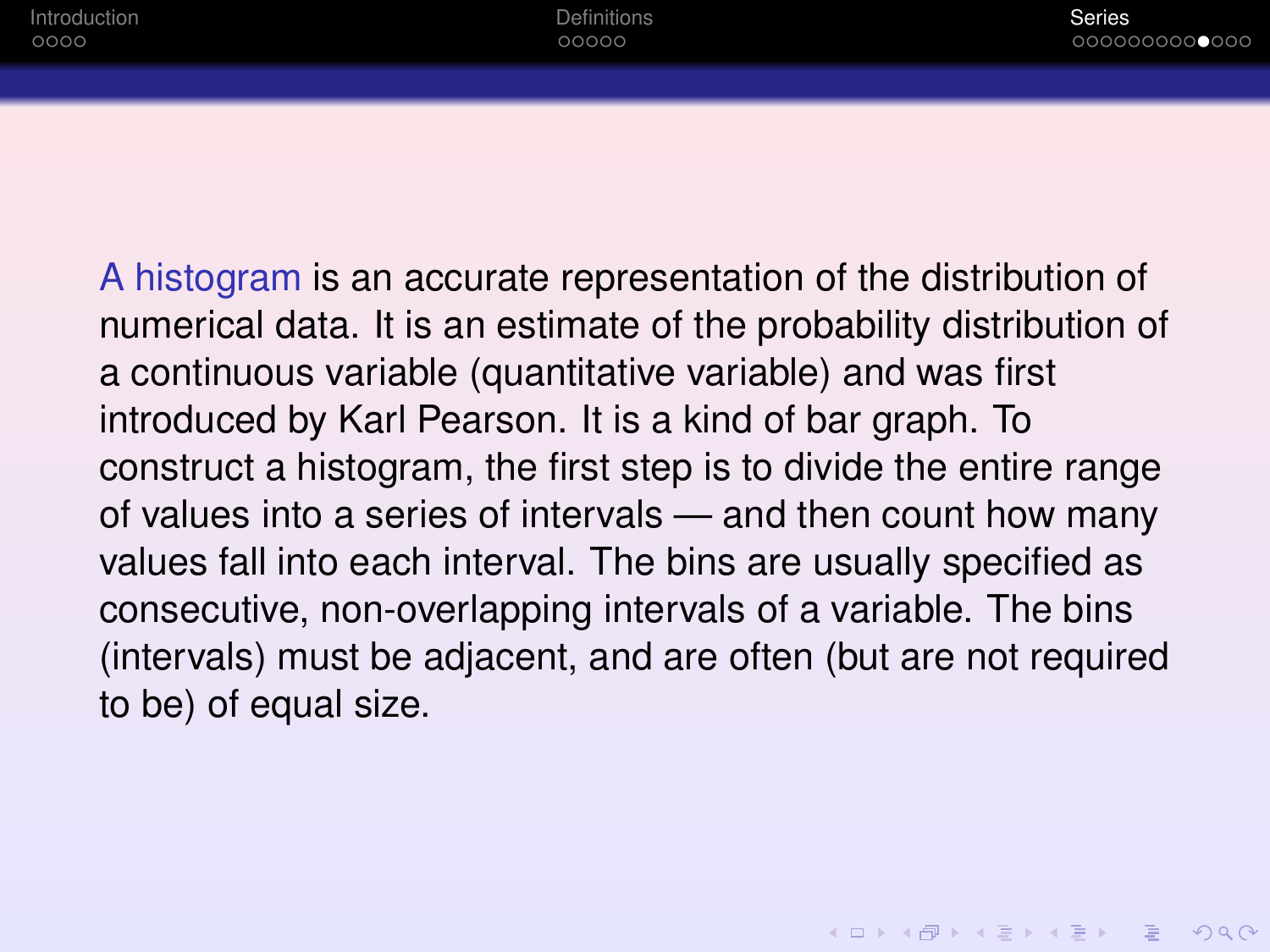If the bins are of equal size, a rectangle is erected over the bin with height proportional to the frequency — the number of cases in each bin. A histogram may also be normalized to display relative frequencies. It then shows the proportion of cases that fall into each of several categories, with the sum of the heights equaling 1.

As the adjacent bins leave no gaps, the rectangles of a histogram touch each other to indicate that the original variable is continuous.

Histograms are sometimes confused with bar charts. A histogram is used for continuous data, where the bins represent ranges of data, while a bar chart is a plot of categorical variables. Some authors recommend that bar charts have gaps between the rectangles to clarify the distinction.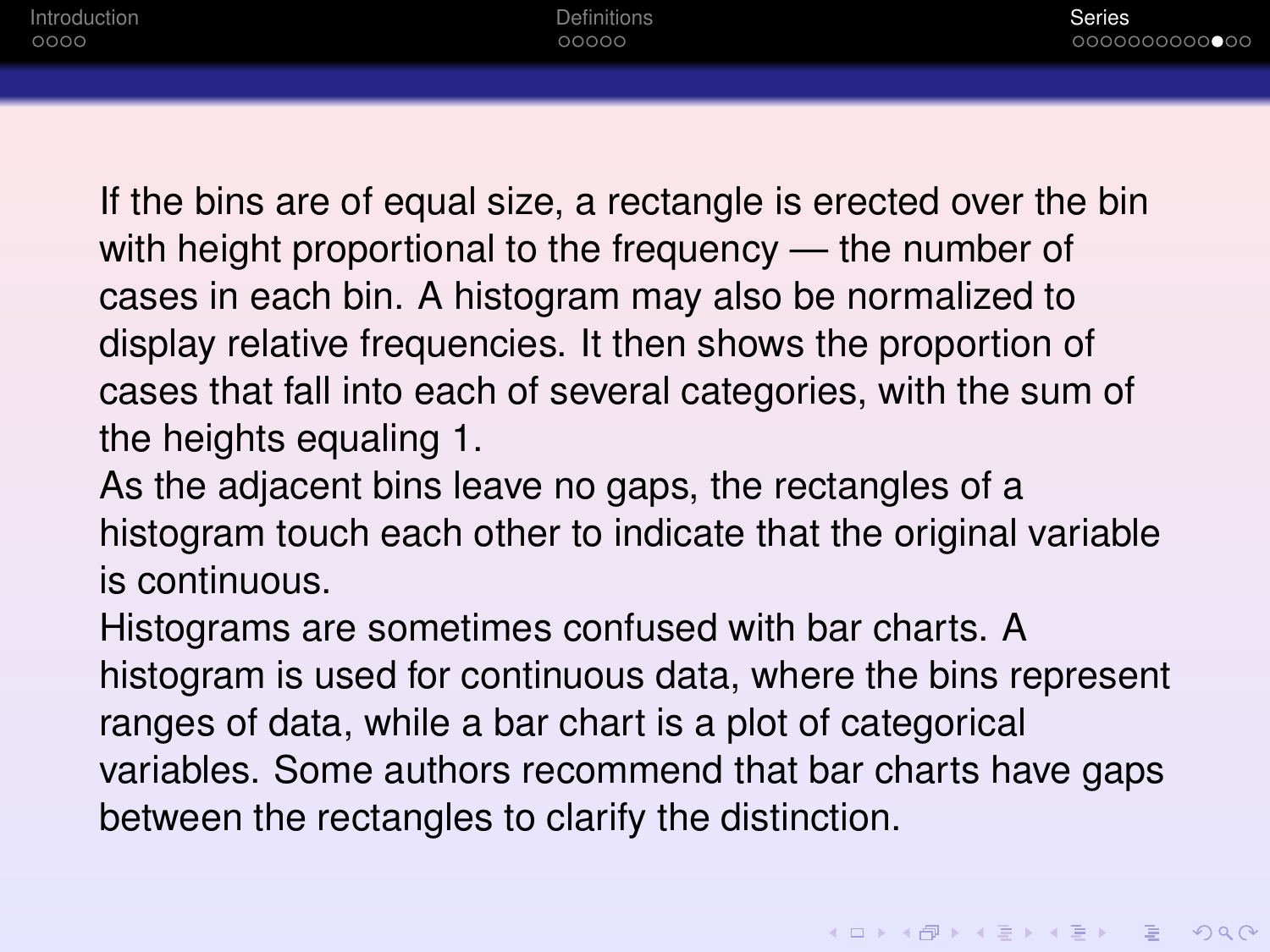When a variable is continous, one can choose class intervals in the frequency distribution and for the histogram as narrow as desired. Now, as the sample size increases indefinitely and the number of class intervals simultaneously increases, with their width narrowing, the shape of the sample histogram gradually approaches a smooth curve. We use such curves to represent population distributions.